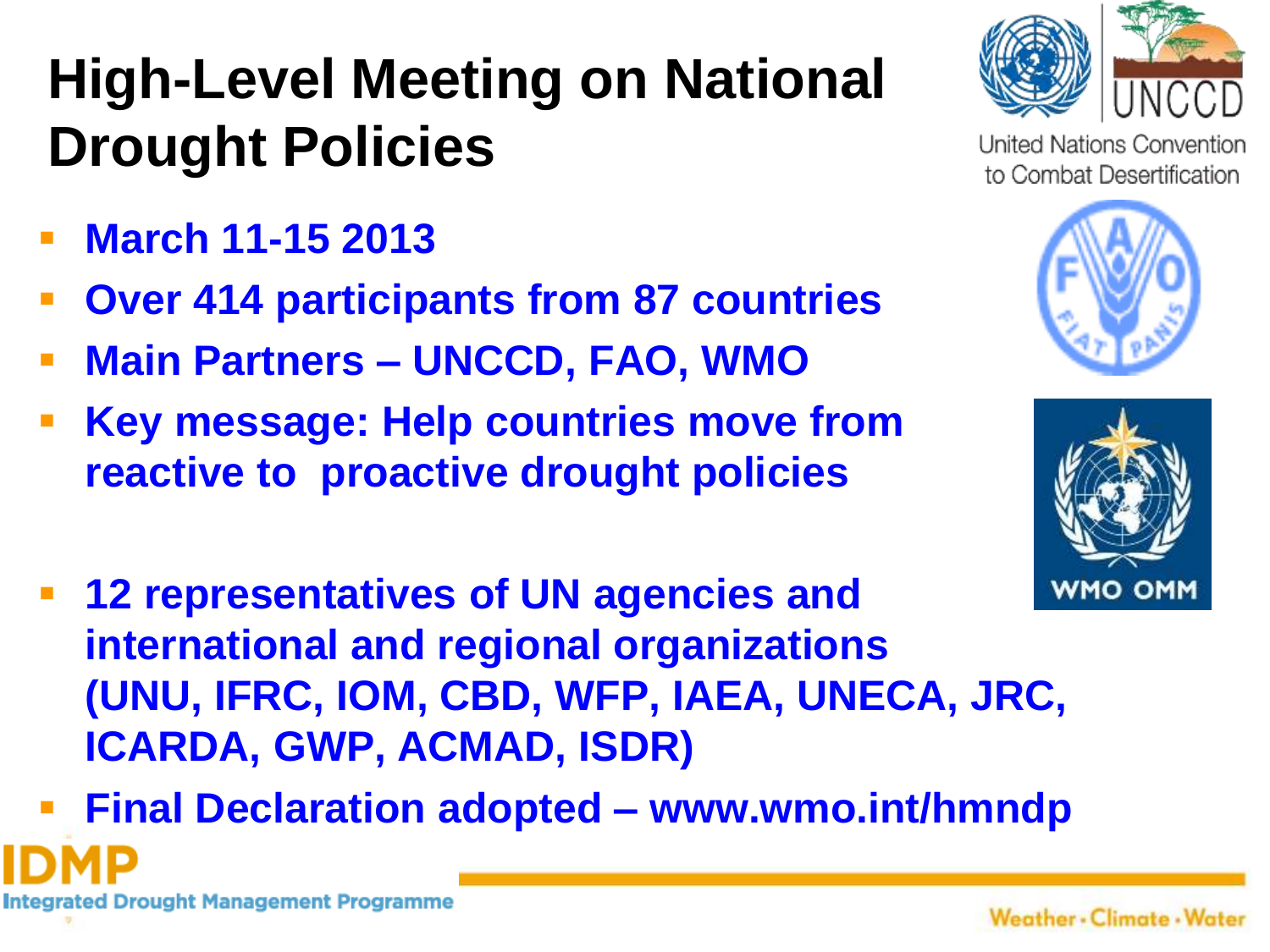











**A UN-Water Initiative** 

UN WATER

**Moving from crisis to risk management** 

**Capacity Development**<br> **Mational** DROUGHT **Management Policies** 

**Find out more on the initiative:** www.ais.unwater.org/droughtmanagement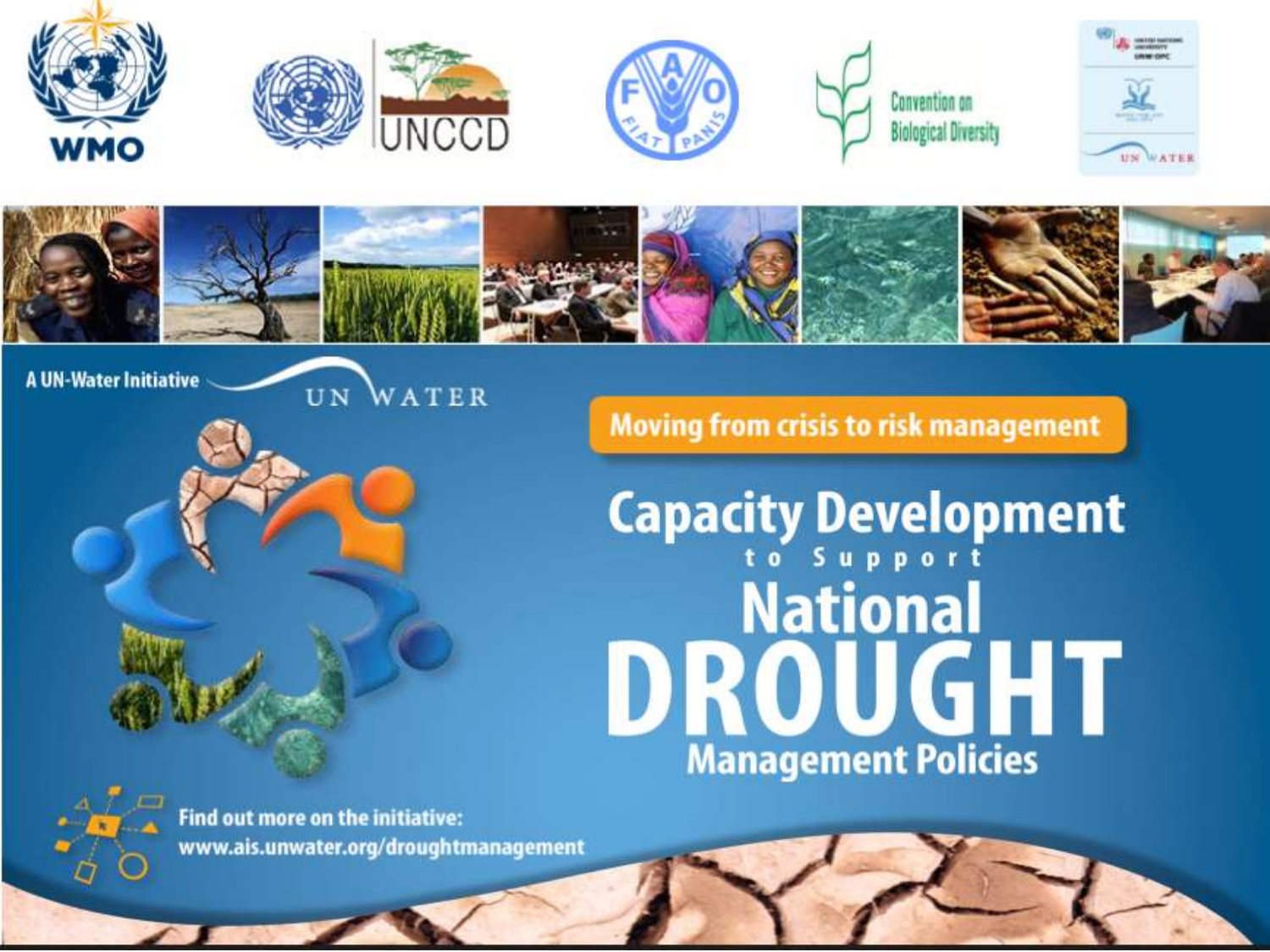- The World Meteorological Organization (WMO) (www.wmo.int)
- United Nations Convention to Combat Desertification (UNCCD (www.unccd.int)
- . Food and Agriculture Organization of the United Nations (FAO): (www.fao.org)
- Convention on Biological Diversity (CBD)
- UN-Water Decade Programme on Capacity Development (UNW-DPC): (www.unwater.unu.edu)



to Combat Desertification









**Convention on** 

**Biological Diversity**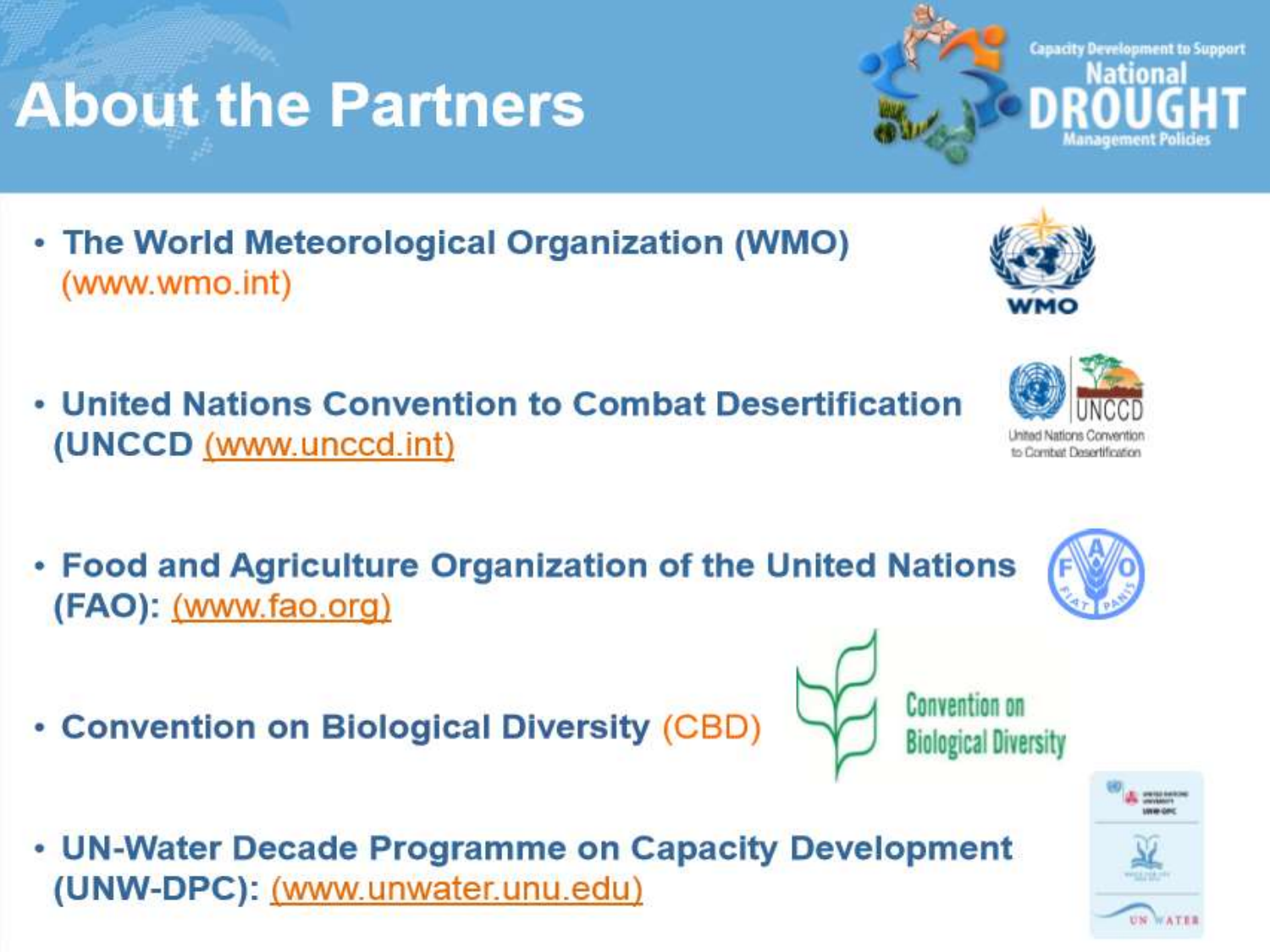## **Regional National Drought Management Policy Workshops - Sessions**

- **Country Reports**
- **Keynote Presentation – Don Wilhite – US Expert**
- **Drought monitoring and early warning systems - WMO**
- **Vulnerability and risk assessment – UNCCD**
- **Biodiversity and Drought – CBD**
- **Drought preparedness, mitigation and responses – FAO**
- **www.ais.unwater.org/droughtmanagement**
- **www.droughtmanagement.info - soon**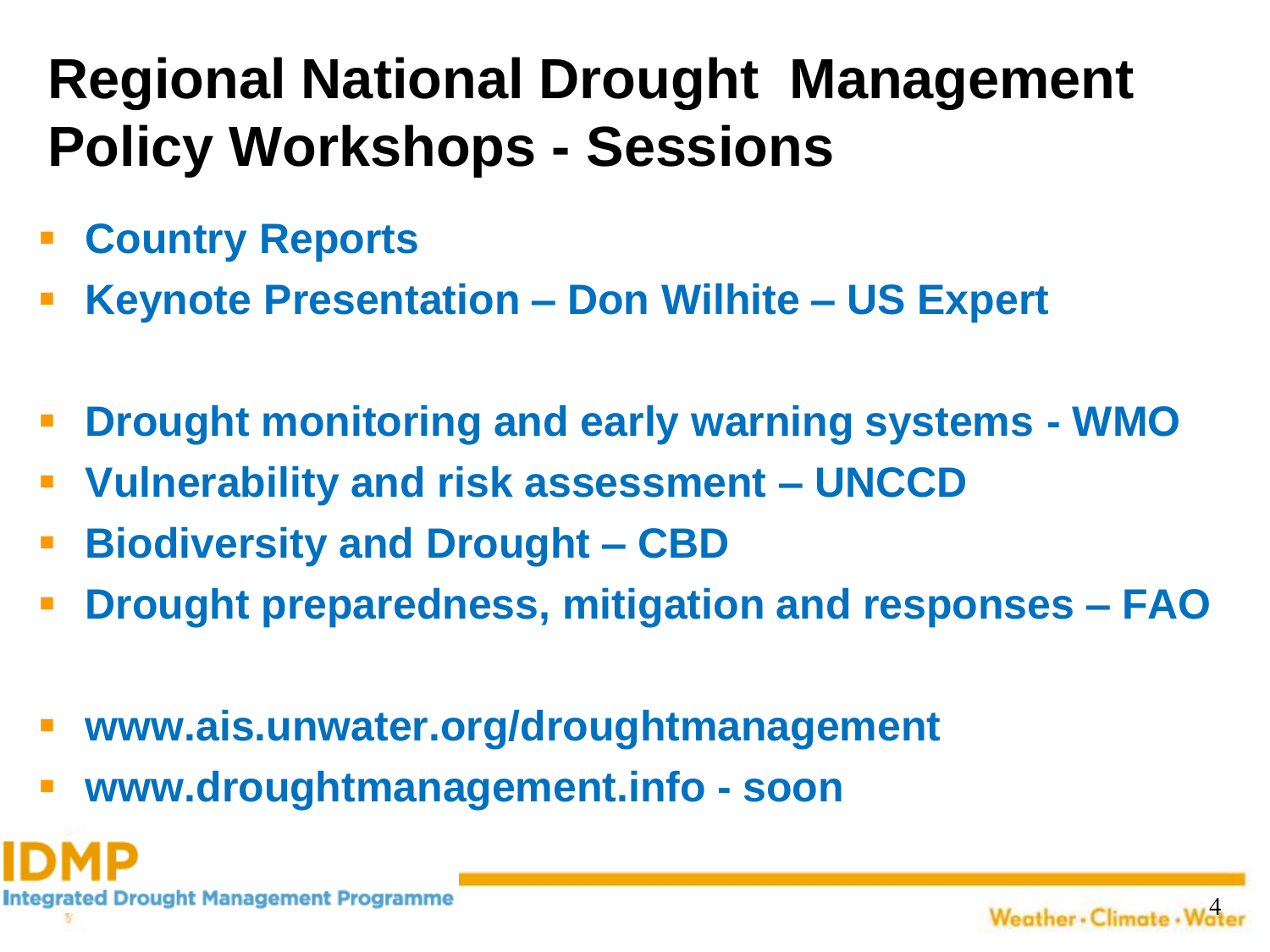## **Regional National Drought Management Policy Workshops**

- **Central & Eastern Europe, Romania - July 2013**
- **Latin America and Caribbean, Brazil, Dec 2013**
- **Asia-Pacific, Vietnam, May 2014**
- **Eastern & Southern Africa, Ethiopia, Aug 2014**
- **North Africa and SW Asia, Egypt, Nov 2014**
- **Western and Central Africa Ghana, May 2015**



**Integrated Drought Management Programme**